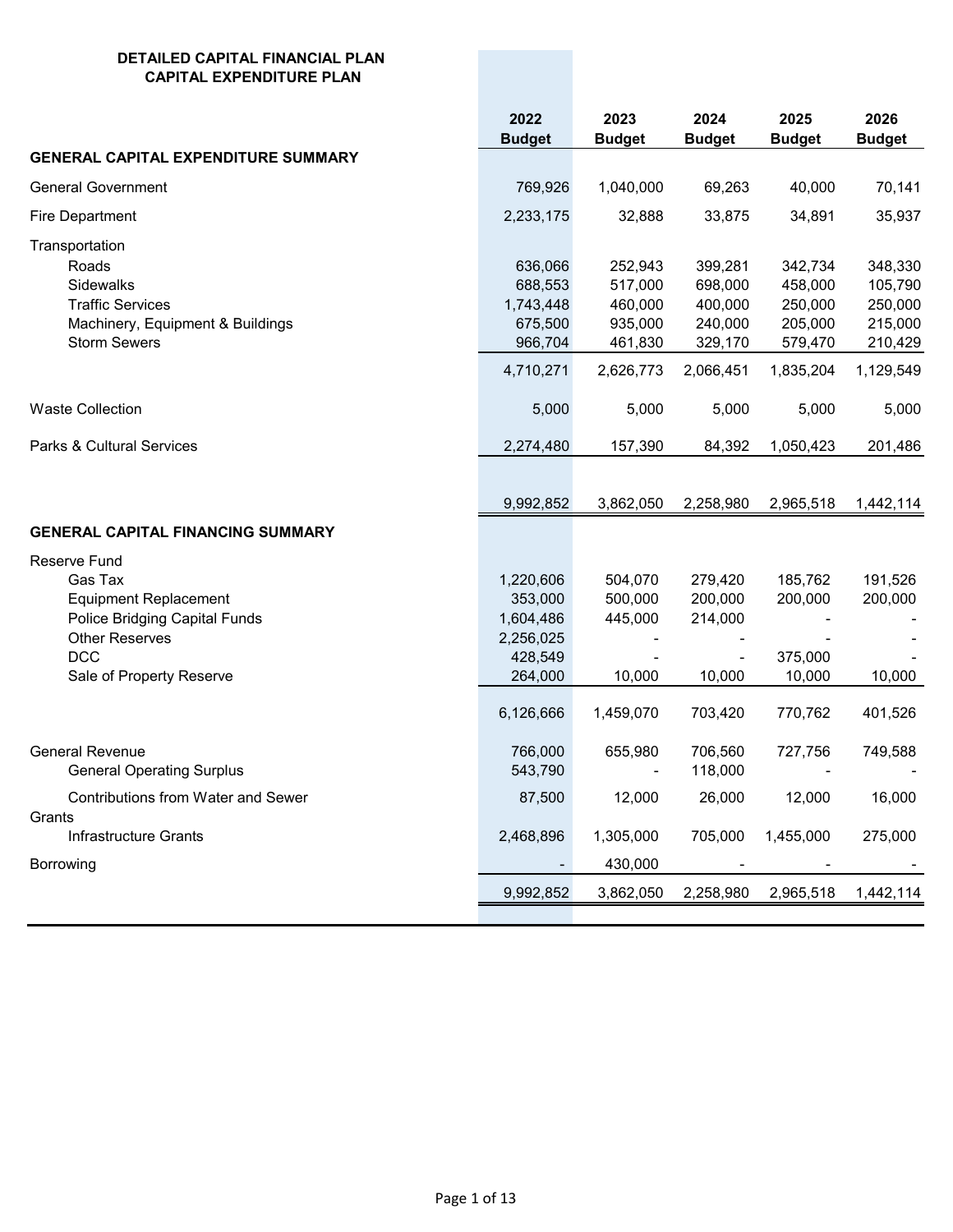| <b>CAPITAL EXPENDITURES</b>             | Funding  | 2022<br><b>Budget</b> | 2023<br><b>Budget</b> | 2024<br><b>Budget</b> | 2025<br><b>Budget</b> | 2026<br><b>Budget</b> |
|-----------------------------------------|----------|-----------------------|-----------------------|-----------------------|-----------------------|-----------------------|
| <b>GENERAL GOVERNMENT</b>               |          |                       |                       |                       |                       |                       |
| <b>City Hall Building Capital</b>       |          | 16,584                | 15,000                | 15,000                | 15,000                | 15,000                |
| <b>City Hall Building Capital</b>       | Recovery | 2,500                 | 5,000                 | 5,000                 | 5,000                 | 5,000                 |
| <b>City Hall Building Capital</b>       | surplus  | 12,368                |                       |                       |                       |                       |
| City Hall roof replacement              | Gas Tax  | 300,000               |                       |                       |                       |                       |
| Office Equipment (Computers etc.)       |          | 15,000                | 15,000                | 15,000                | 15,000                | 15,000                |
| Office Equipment (Computers etc.)       | Recovery | 5,000                 | 5,000                 | 5,000                 | 5,000                 | 5,000                 |
| Computer network & hardware upgrades    |          | 100,000               |                       |                       |                       |                       |
| <b>EV Charging Station</b>              | Gas Tax  | 54,280                |                       | 29,263                |                       | 30,141                |
| <b>Official Community Plan Review</b>   | surplus  | 41,144                |                       |                       |                       |                       |
| City Hall Seismic Upgrade Design        | surplus  | 33,050                |                       |                       |                       |                       |
| City Hall Seismic Upgrade / Renovations | Gas tax  | 100,000               |                       |                       |                       |                       |
| City Hall Seismic Upgrade / Renovations | Grant    |                       | 1,000,000             |                       |                       |                       |
| Mapping / GIS / Asset Mgmt Software     |          | 5,000                 |                       |                       |                       |                       |
| Mapping / GIS / Asset Mgmt Software     | Grant    | 15,000                |                       |                       |                       |                       |
| Asset Management Plan                   | Gas Tax  | 70,000                |                       |                       |                       |                       |
|                                         |          | 769,926               | 1,040,000             | 69,263                | 40,000                | 70,141                |
| SOURCE OF FINANCING                     |          |                       |                       |                       |                       |                       |
| <b>General Revenue</b>                  |          | 136,584               | 30,000                | 30,000                | 30,000                | 30,000                |
| Grant                                   | Grant    | 15,000                | 1,000,000             |                       |                       |                       |
| <b>General Operating Surplus</b>        | Surplus  | 86,562                |                       |                       |                       |                       |
| Recovery from Water/Sewer               | Recovery | 7,500                 | 10,000                | 10,000                | 10,000                | 10,000                |
| Gas Tax                                 | Gas Tax  | 524,280               |                       | 29,263                |                       | 30,141                |
|                                         |          | 769,926               | 1,040,000             | 69,263                | 40.000                | 70,141                |
|                                         |          |                       |                       |                       |                       |                       |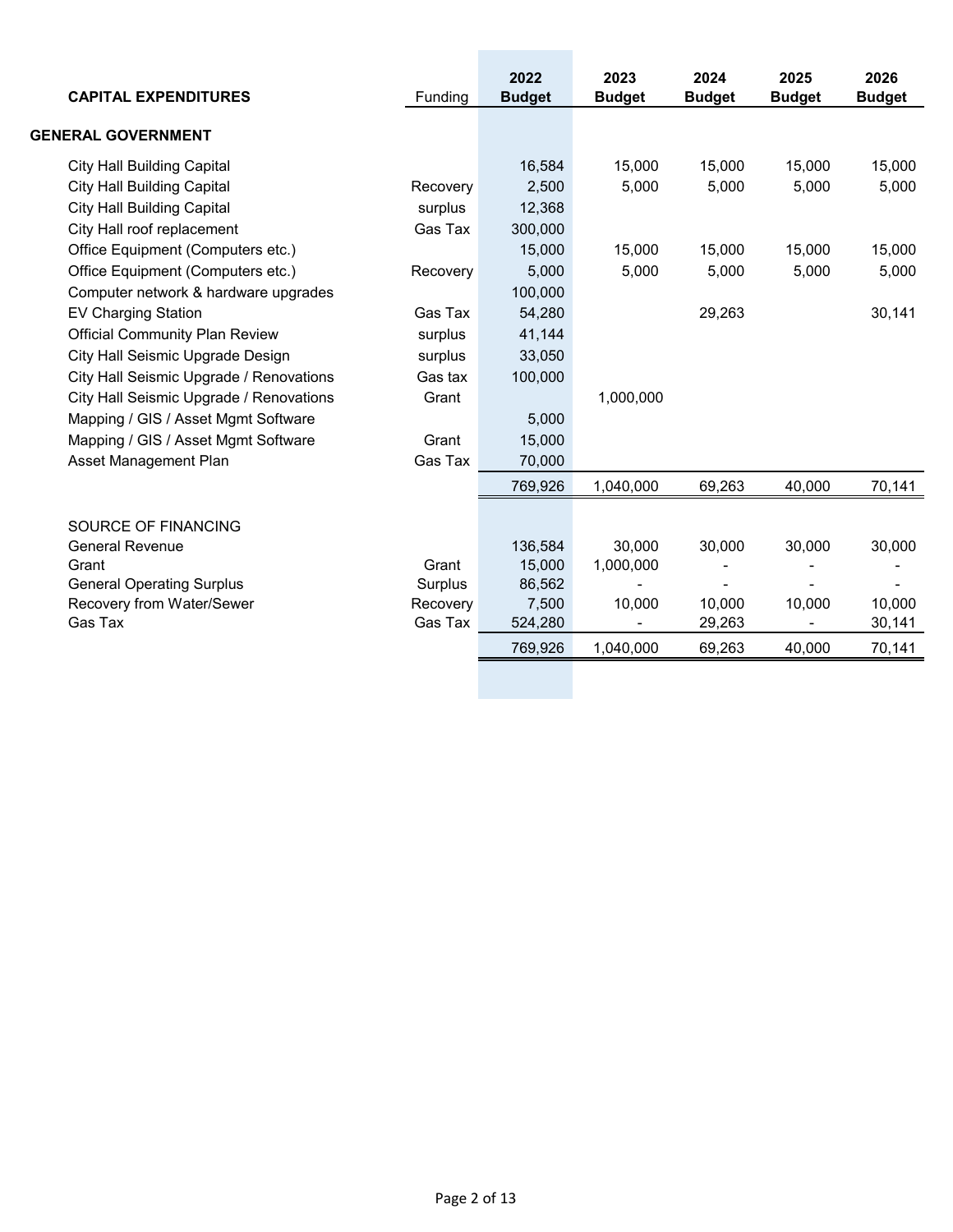| <b>CAPITAL EXPENDITURES</b>                                                                                                                                                | <b>Funding</b>                           | 2022<br><b>Budget</b>                                       | 2023<br><b>Budget</b> | 2024<br><b>Budget</b> | 2025<br><b>Budget</b> | 2026<br><b>Budget</b> |
|----------------------------------------------------------------------------------------------------------------------------------------------------------------------------|------------------------------------------|-------------------------------------------------------------|-----------------------|-----------------------|-----------------------|-----------------------|
| <b>FIRE DEPARTMENT</b>                                                                                                                                                     |                                          |                                                             |                       |                       |                       |                       |
| General Equipment - incl. hose<br>Turn Out Gear<br>Solar panel feasibility analysis<br>Command vehicle<br>Vehicles - Aerial Ladder Truck<br>Vehicles - Aerial Ladder Truck | Gas Tax<br>Reserve<br>Reserve<br>Reserve | 14,420<br>17,510<br>5,545<br>45,000<br>390,000<br>1,760,700 | 14,853<br>18.035      | 15,298<br>18,576      | 15,757<br>19,134      | 16,230<br>19,708      |
| SOURCE OF FINANCING<br><b>General Revenue</b><br>Gas Tax<br><b>Equipment Reserve</b>                                                                                       | Gas Tax<br>Reserve                       | 2,233,175<br>31,930<br>5,545<br>2,195,700                   | 32,888<br>32.888      | 33,875<br>33.875<br>- | 34,891<br>34.891      | 35,937<br>35,937<br>- |
|                                                                                                                                                                            |                                          | 2,233,175                                                   | 32,888                | 33.875                | 34,891                | 35,937                |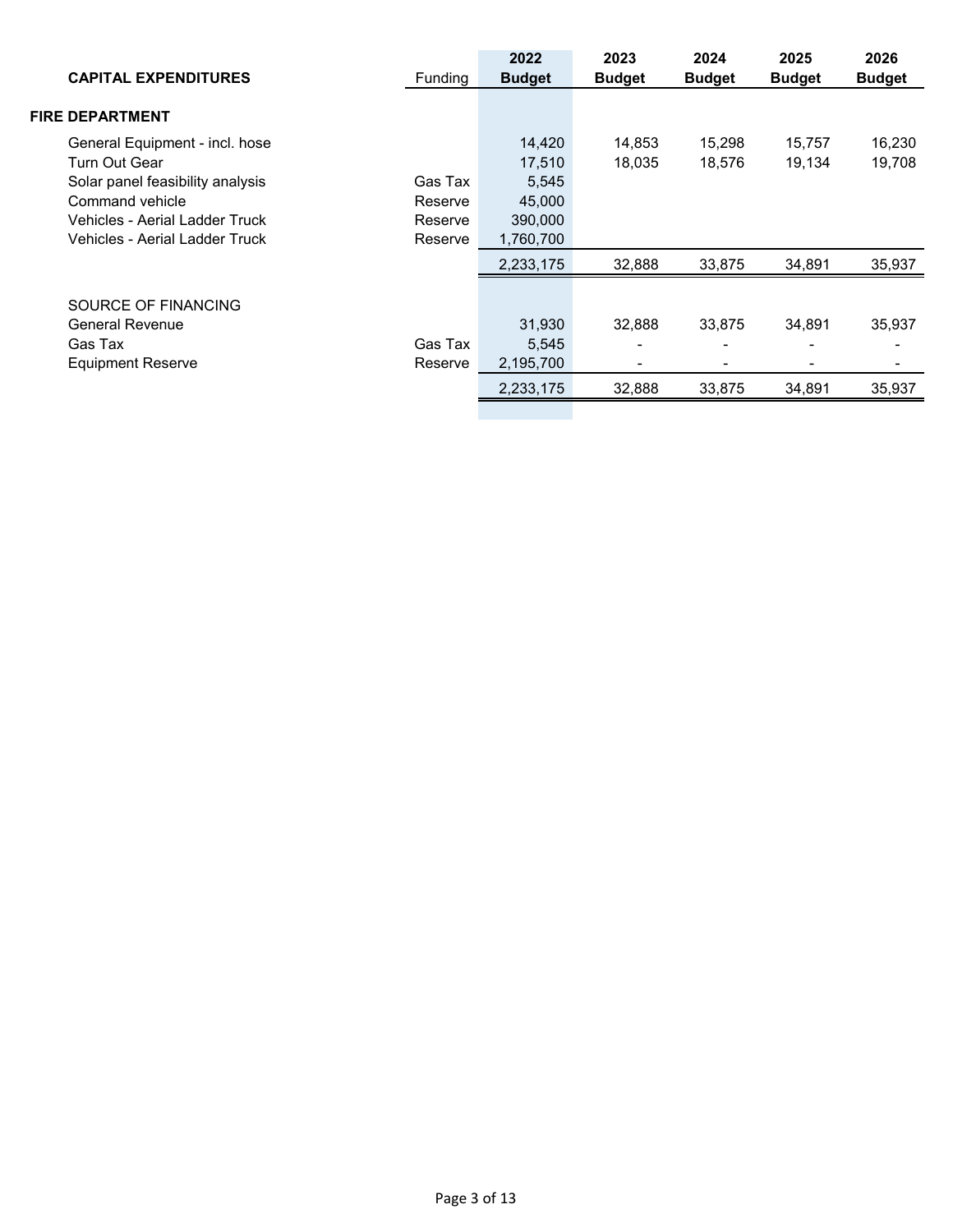| <b>CAPITAL EXPENDITURES</b>                | Funding   | 2022<br><b>Budget</b> | 2023<br><b>Budget</b> | 2024<br><b>Budget</b> | 2025<br><b>Budget</b> | 2026<br><b>Budget</b> |
|--------------------------------------------|-----------|-----------------------|-----------------------|-----------------------|-----------------------|-----------------------|
| <b>PUBLIC WORKS DEPARTMENT</b>             |           |                       |                       |                       |                       |                       |
| <b>Public Works Building Capital</b>       | $\star$   | 25,000                |                       | 10,000                |                       | 10,000                |
| Small Equipment                            | $\star$   | 5,000                 | 5,000                 | 5,000                 | 5,000                 | 5,000                 |
| <b>Fuel Station</b>                        | $\star$   | 25,000                |                       |                       |                       |                       |
| Solar panel installation - PW buildings    | Grant     | 118,500               |                       |                       |                       |                       |
| PW Electrical Connection to Generator      | $\star$   | 10,000                |                       |                       |                       |                       |
| <b>ENGINEERING</b>                         |           |                       |                       |                       |                       |                       |
| Survey GPS and RTK                         | $\star$   | 20,000                |                       |                       |                       |                       |
| Survey GPS and RTK                         |           | 8,000                 |                       |                       |                       |                       |
| Survey GPS and RTK                         | surplus   | 12,000                |                       |                       |                       |                       |
| <b>Engineering Specs and Regulations</b>   | $\star$   | 5,000                 |                       |                       |                       |                       |
| 2022 Orthophotos                           |           | 16,000                |                       |                       |                       |                       |
| 2022 Orthophotos                           | surplus   | 24,000                |                       |                       |                       |                       |
| DCC / CCC Review and Update - 2022         | $\star$   | 50,000                |                       |                       |                       |                       |
| Works & Services Bylaw Review and Update   | $\star$   |                       |                       | 25,000                |                       |                       |
| <b>FLEET</b>                               |           |                       |                       |                       |                       |                       |
| Replace #1 Single dump truck               | Reserve   |                       | 260,000               |                       |                       |                       |
| Replace equipment                          | Reserve   |                       |                       | 200,000               | 200,000               | 200,000               |
| 12" Digging Bucket                         |           | 4,000                 |                       |                       |                       |                       |
| Sweeper Attachment - using sweeper reserve | Reserve   | 30,000                |                       |                       |                       |                       |
| Leaf Vaccuum - using sweeper reserve       | Reserve   | 20,000                |                       |                       |                       |                       |
| Replace #29 JD Mower                       | Reserve   | 35,000                |                       |                       |                       |                       |
| Replace #60 GMC dump box                   | Reserve   | 85,000                |                       |                       |                       |                       |
| <b>Engineering Survey Vehicle</b>          | Reserve   | 23,000                |                       |                       |                       |                       |
| Garbage Truck Replacement                  | Reserve   | 160,000               | 240,000               |                       |                       |                       |
| Auto Carts Solid Waste Collection Program  | Borrowing |                       | 430,000               |                       |                       |                       |
|                                            |           | 675,500               | 935,000               | 240,000               | 205,000               | 215,000               |
| <b>SOURCE OF FINANCING</b>                 |           |                       |                       |                       |                       |                       |
| <b>General Revenue</b>                     |           | 88,000                | 3,000                 | 24,000                | 3,000                 | 9,000                 |
| Contributions from Water & Sewer           |           | 80,000                | 2,000                 | 16,000                | 2,000                 | 6,000                 |
| Grant                                      | Grant     | 118,500               |                       |                       |                       |                       |
| Surplus                                    | Surplus   | 36,000                |                       |                       |                       |                       |
| <b>Equipment Reserves</b>                  | Reserve   | 353,000               | 500,000               | 200,000               | 200,000               | 200,000               |
| Borrowing                                  | Borrowing |                       | 430,000               |                       |                       |                       |
|                                            |           | 675,500               | 935,000               | 240,000               | 205,000               | 215,000               |
|                                            |           |                       |                       |                       |                       |                       |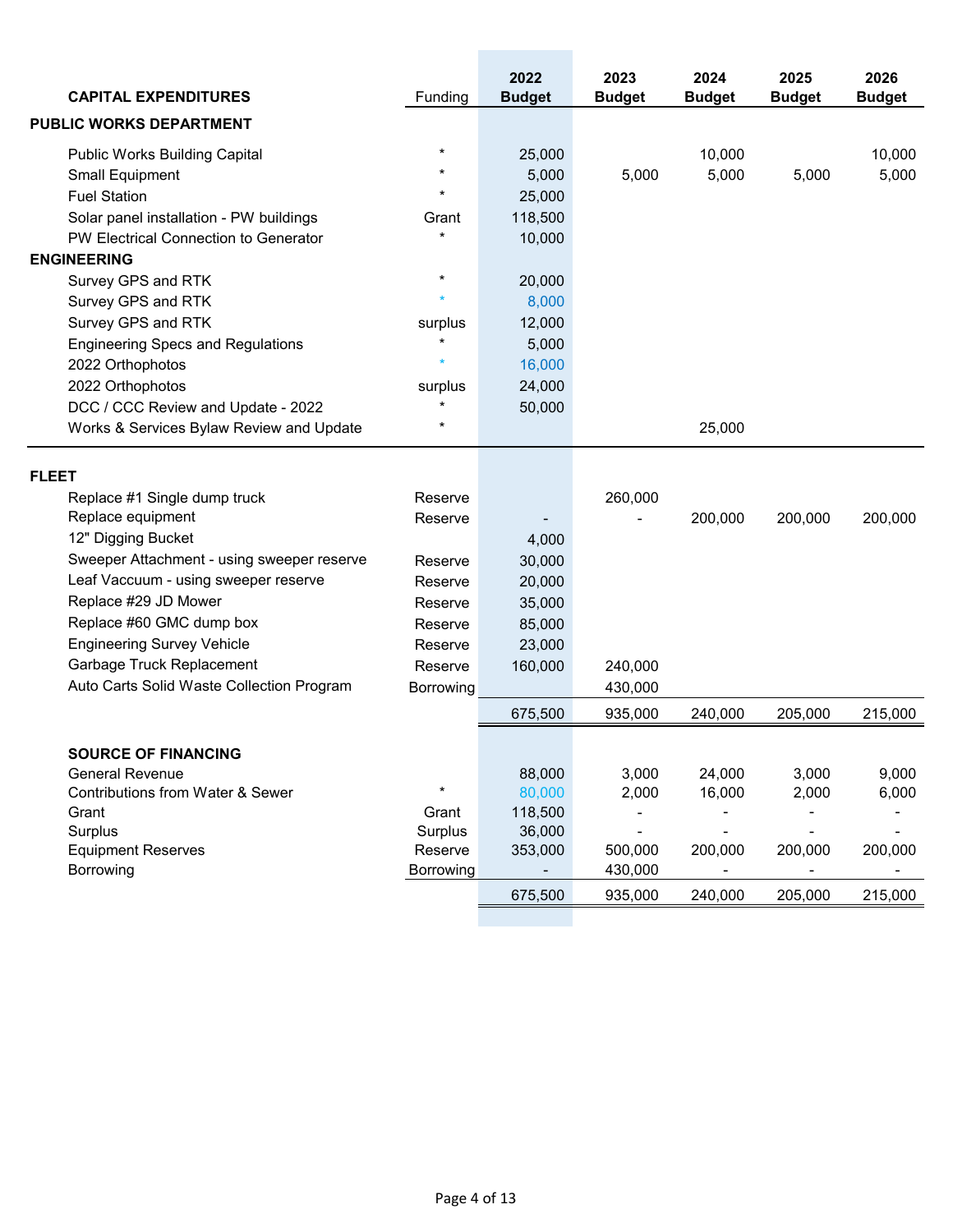| <b>CAPITAL EXPENDITURES</b>           | Funding | 2022<br><b>Budget</b> | 2023<br><b>Budget</b> | 2024<br><b>Budget</b> | 2025<br><b>Budget</b> | 2026<br><b>Budget</b> |
|---------------------------------------|---------|-----------------------|-----------------------|-----------------------|-----------------------|-----------------------|
| <b>PAVING</b>                         |         |                       |                       |                       |                       |                       |
| Kenneth St - Jubilee to Gov't         |         |                       |                       | 57,000                |                       |                       |
| Kenneth St - Jubilee to Gov't         | Surplus |                       |                       | 75,000                |                       |                       |
| Cairnsmore - Govt St to Nagle         | Surplus | 100,000               |                       |                       |                       |                       |
| Beech Rd Upgrades - Paving            |         | 26,000                |                       |                       |                       |                       |
| Beech Rd Upgrades - Paving            | Surplus | 80,000                |                       |                       |                       |                       |
| Marchmont - Day to Trunk              | Surplus | 157,000               |                       |                       |                       |                       |
| Infill Paving (Patching) Program      |         | 37,500                | 47,380                | 49,749                | 52,236                | 54,848                |
| Other Road Rebuilding (Mill + Pave)   |         | 74,566                | 80,563                | 87,532                | 156,597               | 155,565               |
| <b>Traffic Calming Program</b>        | Gas Tax | 11,000                |                       |                       |                       |                       |
| 135 Kenneth St Parking Lot - Paving   |         |                       |                       |                       |                       |                       |
| Third Street Renewal Project - Paving |         | 150,000               | 125,000               |                       |                       |                       |
| Annual Renewal Project - Paving       |         |                       |                       | 130,000               | 133,900               | 137,917               |
|                                       |         | 636,066               | 252,943               | 399,281               | 342,734               | 348,330               |
| <b>SOURCE OF FINANCING</b>            |         |                       |                       |                       |                       |                       |
| <b>General Revenue</b>                |         | 288,066               | 252,943               | 324,281               | 342,734               | 348,330               |
| <b>Operating Surpluses</b>            | Surplus | 337,000               |                       | 75,000                |                       |                       |
| Gas Tax                               | Gas Tax | 11,000                |                       |                       |                       |                       |
|                                       |         | 636,066               | 252,943               | 399,281               | 342,734               | 348,330               |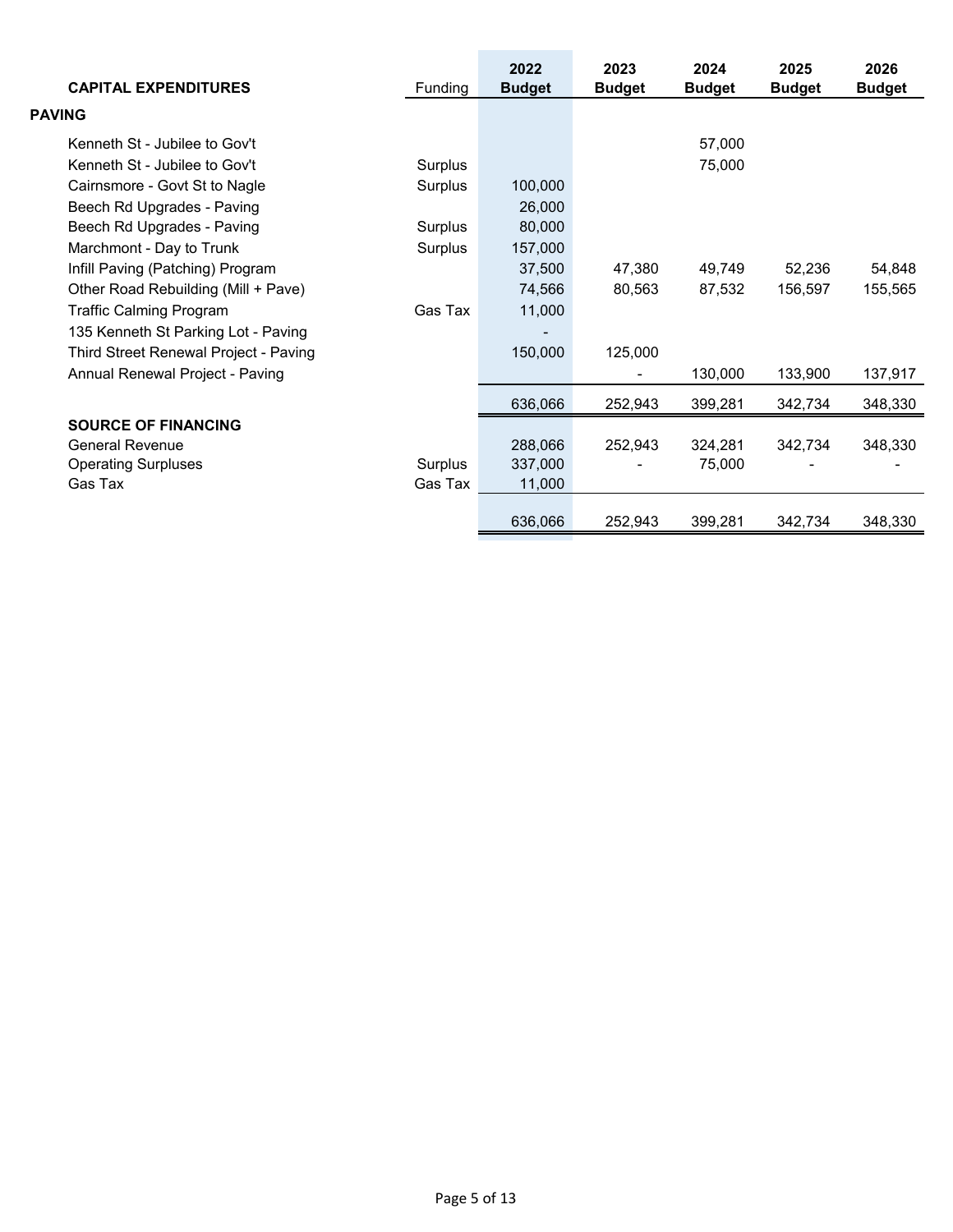| <b>CAPITAL EXPENDITURES</b>                   | Funding    | 2022<br><b>Budget</b> | 2023<br><b>Budget</b> | 2024<br><b>Budget</b> | 2025<br><b>Budget</b> | 2026<br><b>Budget</b> |
|-----------------------------------------------|------------|-----------------------|-----------------------|-----------------------|-----------------------|-----------------------|
| PEDESTRIAN IMPROVEMENTS                       |            |                       |                       |                       |                       |                       |
| <b>Sidewalk Property Purchases</b>            | Property   | 52,000                | 10,000                | 10,000                | 10,000                | 10,000                |
| <b>Crosswalk Flashers</b>                     | Grant      | 7,000                 |                       |                       |                       |                       |
| <b>Crosswalk Flashers</b>                     | Gas Tax    | 33,000                |                       |                       |                       |                       |
| <b>Charles Hoey Railway Crossing</b>          | Gas Tax    | 14,000                |                       | 55,000                | 25,000                |                       |
| Government and Kenneth Intersection           | <b>PBC</b> |                       |                       | 74,000                |                       |                       |
| Government and Kenneth Intersection           | surplus    |                       |                       | 23,000                |                       |                       |
| Cairnsmore Plan Implementation                |            |                       | 25,000                |                       |                       |                       |
| Cairnsmore Plan Implementation                | surplus    | 9,228                 |                       |                       |                       |                       |
| Cairnsmore Plan Implementation                | Gas Tax    | 25,000                |                       |                       |                       |                       |
| Marchmont - c/g, s/w drainage                 | PBC        | 260,916               |                       |                       |                       |                       |
| Marchmont - c/g, s/w drainage                 | <b>DCC</b> | 39,084                |                       |                       |                       |                       |
| Day - Marchmont to Trunk s/w c/g              | <b>PBC</b> |                       | 230,000               |                       |                       |                       |
| Campbell Street Sidewalk Trunk to Marchmont   | <b>PBC</b> |                       |                       | 140,000               |                       |                       |
| TCH Multi-Use Cantilever Bridge (w/Tribes&NC) | Grant      |                       | 30,000                | 330,000               | 330,000               |                       |
| Day Road Sidewalk south of Marchmont          | <b>PBC</b> |                       | 130,000               |                       |                       |                       |
| Canada Ave / Ingram Intersection Safety       | <b>PBC</b> | 25,000                |                       |                       |                       |                       |
| <b>Beech Road sidewalk</b>                    | Gas Tax    | 30,000                |                       |                       |                       |                       |
| Third Street Renewal Project - Sidewalk       | Gas Tax    | 140,000               | 92,000                |                       |                       |                       |
| Annual Renewal Project - Sidewalk             |            |                       |                       | 66,000                | 93,000                | 95,790                |
| Streetlights on Canada Ave                    | Reserve    | 53,325                |                       |                       |                       |                       |
|                                               |            |                       |                       |                       |                       |                       |
|                                               |            | 688,553               | 517,000               | 698,000               | 458,000               | 105,790               |
| <b>SOURCE OF FINANCING</b>                    |            |                       |                       |                       |                       |                       |
| <b>General Revenue</b>                        |            |                       | 25,000                | 66,000                | 93,000                | 95,790                |
| <b>Property Purchase Reserve</b>              | Property   | 52,000                | 10,000                | 10,000                | 10,000                | 10,000                |
| <b>Operating Surplus</b>                      | Surplus    | 9,228                 |                       | 23,000                |                       |                       |
| Gas Tax                                       | Gas Tax    | 242,000               | 92,000                | 55,000                | 25,000                |                       |
| Police Bridging Capital                       | <b>PBC</b> | 285,916               | 360,000               | 214,000               |                       |                       |
| Developer Reserve                             | Reserve    | 53,325                |                       |                       |                       |                       |
| <b>DCC</b>                                    | <b>DCC</b> | 39,084                | $\blacksquare$        | $\overline{a}$        |                       |                       |
| Grants                                        | Grant      | 7,000                 | 30,000                | 330,000               | 330,000               |                       |
|                                               |            | 688,553               | 517,000               | 698,000               | 458,000               | 105,790               |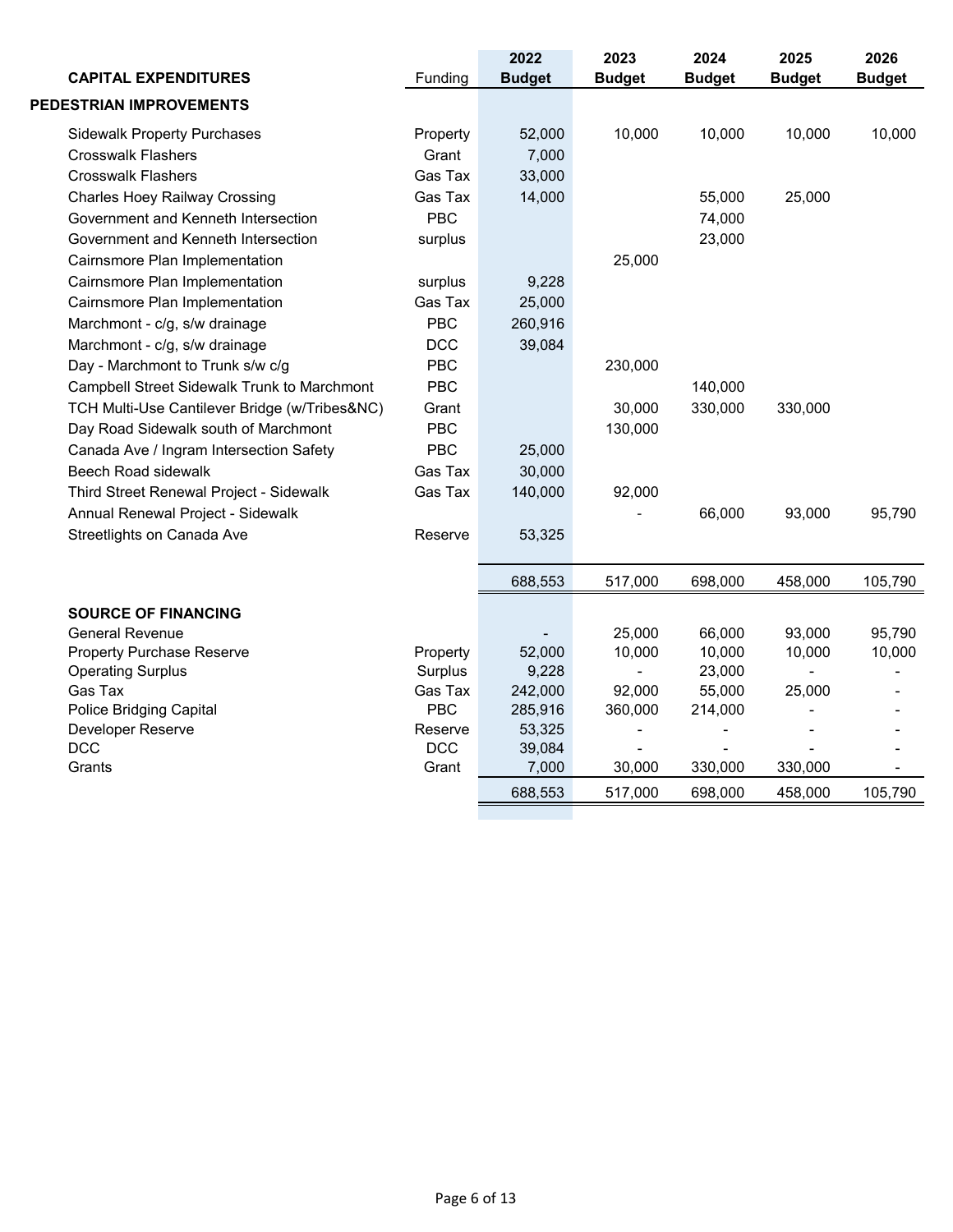| <b>CAPITAL EXPENDITURES</b>                            | <b>Funding</b> | 2022<br><b>Budget</b> | 2023<br><b>Budget</b> | 2024<br><b>Budget</b> | 2025<br><b>Budget</b> | 2026<br><b>Budget</b> |
|--------------------------------------------------------|----------------|-----------------------|-----------------------|-----------------------|-----------------------|-----------------------|
| <b>TRAFFIC IMPROVEMENTS</b>                            |                |                       |                       |                       |                       |                       |
| Cairnsmore Roundabout                                  | <b>DCC</b>     | 340,956               |                       |                       |                       |                       |
| Cairnsmore Roundabout - grant confirmed ICBC           | Grant          | 45,000                |                       |                       |                       |                       |
| Cairnsmore Roundabout - grant TBD                      | Grant          | 986,396               |                       |                       |                       |                       |
| Cairnsmore Roundabout - land purchases                 | Reserve        | 100,000               |                       |                       |                       |                       |
| <b>Transportation Mobility Strategy</b>                | Gas Tax        | 63,296                |                       |                       |                       |                       |
| Canada Avenue Complete Streets                         | Gas Tax        | 50,000                | 195,000               | 150,000               |                       |                       |
| Canada Ave paid parking lot expansion                  | Property       | 112,000               |                       |                       |                       |                       |
| <b>Transportation Mobility Strategy Implementation</b> | Grant          |                       | 250,000               | 250,000               | 250,000               | 250,000               |
| Default Residential Speed Reduction                    | Gas Tax        | 15,000                | 15,000                |                       |                       |                       |
| <b>Traffic Signal LED Upgrades</b>                     | Gas Tax        | 4,800                 |                       |                       |                       |                       |
| <b>Bicycle Parking Downtown</b>                        | Gas Tax        | 5,000                 |                       |                       |                       |                       |
| Government and Craig Curb Bump-out                     |                | 6,000                 |                       |                       |                       |                       |
| Bike lanes on Coronation Ave - design                  |                | 15,000                |                       |                       |                       |                       |
|                                                        |                | 1,743,448             | 460.000               | 400,000               | 250,000               | 250,000               |
| <b>SOURCE OF FINANCING</b>                             |                |                       |                       |                       |                       |                       |
| <b>General Revenue</b>                                 |                | 21,000                |                       |                       |                       |                       |
| Reserves - Sale of Property                            | Property       | 112,000               |                       |                       |                       |                       |
| Gas Tax                                                | Gas Tax        | 138,096               | 210,000               | 150,000               |                       |                       |
| <b>DCC</b>                                             | <b>DCC</b>     | 340,956               |                       |                       |                       |                       |
| Grant                                                  | Grant          | 1,031,396             | 250,000               | 250,000               | 250,000               | 250,000               |
| <b>Property Reserve</b>                                | Reserve        | 100,000               |                       |                       |                       |                       |
|                                                        |                | 1,743,448             | 460,000               | 400,000               | 250,000               | 250,000               |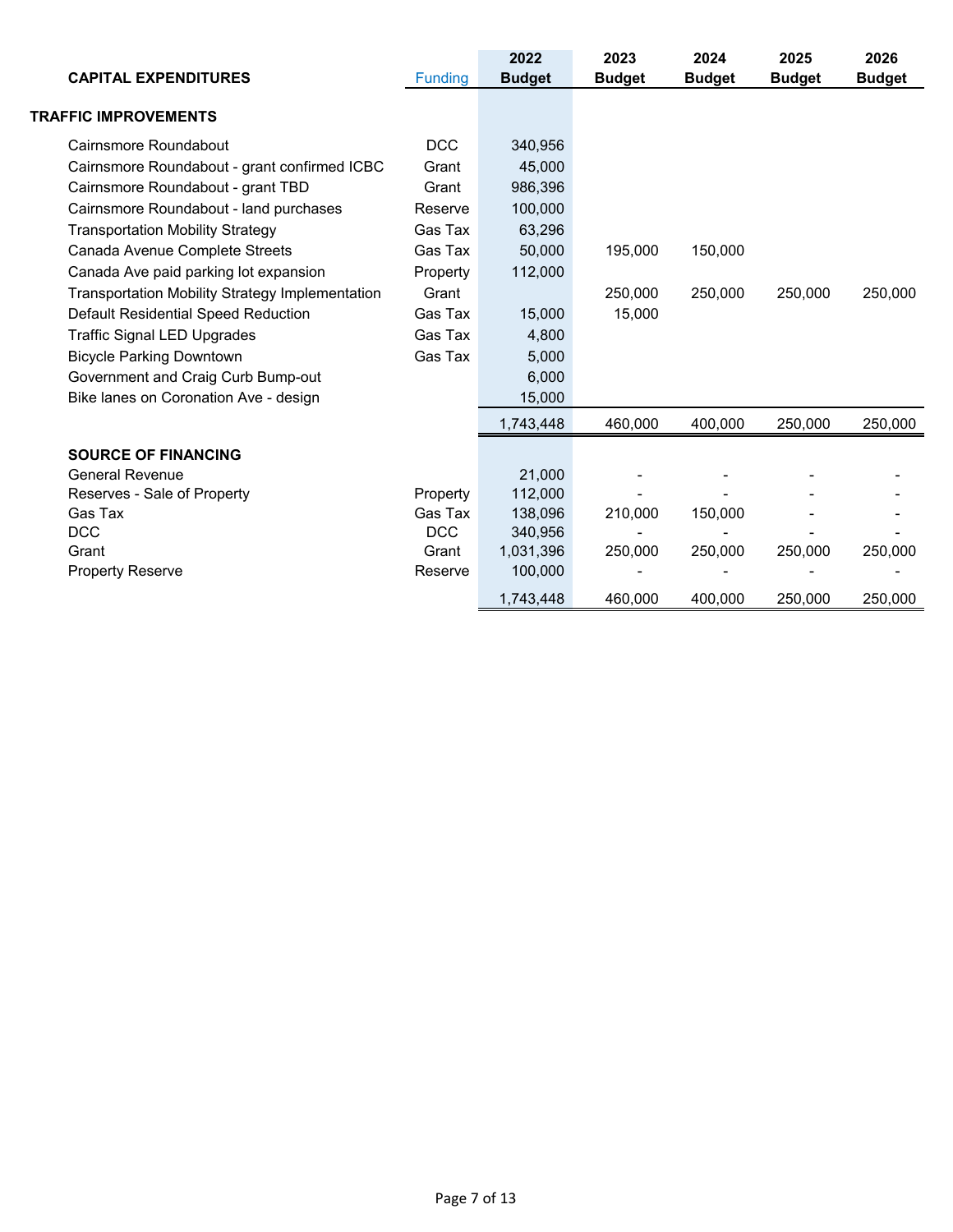| <b>CAPITAL EXPENDITURES</b>                    | Funding    | 2022<br><b>Budget</b> | 2023<br><b>Budget</b> | 2024<br><b>Budget</b>    | 2025<br><b>Budget</b> | 2026<br><b>Budget</b> |
|------------------------------------------------|------------|-----------------------|-----------------------|--------------------------|-----------------------|-----------------------|
| <b>STORM IMPROVEMENTS</b>                      |            |                       |                       |                          |                       |                       |
| Storm Catch Basin Upgrades                     |            | 16,500                | 17,000                | 17,500                   | 17,500                | 18,000                |
| Storm Catch Basin Upgrades                     | Surplus    | 16,000                |                       |                          |                       |                       |
| Dike Infrastructure                            | <b>PBC</b> |                       |                       |                          |                       |                       |
| Storm CCTV                                     | Gas Tax    | 21,227                | 11,330                | 11,670                   | 12,020                | 12,381                |
| Storm water quality analysis                   | Gas Tax    | 8,177                 | 10,000                |                          |                       |                       |
| Box Culvert construction - Fish Gut Alley      | Grant      | 266,000               |                       |                          |                       |                       |
| Box Culvert construction - Fish Gut Alley      | <b>PBC</b> | 134,000               |                       |                          |                       |                       |
| Enhancements to FGA salmon rearing             | Grant      |                       |                       | 100,000                  |                       |                       |
| Kenneth St - Drainage and Raingardens          | Surplus    |                       |                       | 20,000                   |                       |                       |
| Kenneth St - Drainage and Raingardens          |            |                       |                       | 10,000                   |                       |                       |
| Beech Road Upgrades - Curb                     |            | 36,300                |                       |                          |                       |                       |
| Beech Road Upgrades - Curb                     | surplus    | 20,000                |                       |                          |                       |                       |
| Beech Road Upgrades - Storm Renewal            | <b>DCC</b> | 11,880                |                       |                          |                       |                       |
| Beech Road Upgrades - Storm Renewal            |            | 57,620                |                       |                          |                       |                       |
| Marchmont Rd - Day to Trunk                    | Surplus    | 21,000                |                       |                          |                       |                       |
| Canada Ave Flood Gate, Road & Drainage Upgrd   | <b>PBC</b> | 95,000                |                       |                          |                       |                       |
| <b>Groundwater Monitoring Wells - Downtown</b> | Gas Tax    | 23,000                | 5,000                 | 5,000                    | 5,000                 | 5,000                 |
| Third Street Renewal Project - Storm           | Gas Tax    | 73,371                | 93,500                |                          |                       |                       |
| Third Street Renewal Project - Storm           | <b>DCC</b> | 36,629                |                       |                          |                       |                       |
| Third Street Renewal Project - Curb            | Gas Tax    | 70,000                | 65,000                |                          |                       |                       |
| Canada Ave Complete Streets - Storm Upgrade    |            | 25,000                | 250,000               |                          |                       |                       |
| SCADA System Upgrade - Storm                   |            |                       | 10,000                |                          |                       |                       |
| White Road Storm Upgrades                      |            | 35,000                |                       |                          |                       |                       |
| PW Storm Main Upgrade                          | <b>DCC</b> |                       |                       |                          | 375,000               |                       |
| Annual Renewal Project - Storm                 |            |                       |                       | 90,000                   | 92,700                | 95,481                |
| Annual Renewal Project - Curb                  |            |                       |                       | 75,000                   | 77,250                | 79,568                |
|                                                |            | 966,704               | 461,830               | 329,170                  | 579,470               | 210,429               |
| <b>SOURCE OF FINANCING</b>                     |            |                       |                       |                          |                       |                       |
| <b>General Revenue</b>                         |            | 170,420               | 277,000               | 192,500                  | 187,450               | 193,049               |
| <b>Operating Surpluses</b>                     | Surplus    | 57,000                |                       | 20,000                   |                       |                       |
| Police Bridging Capital Funds                  | <b>PBC</b> | 229,000               |                       | $\blacksquare$           |                       |                       |
| Gas Tax                                        | Gas Tax    | 195,775               | 184,830               | 16,670                   | 17,020                | 17,381                |
| Grant                                          | Grant      | 266,000               |                       | 100,000                  |                       |                       |
| <b>DCC</b>                                     | DCC        | 48,509                |                       | $\overline{\phantom{a}}$ | 375,000               |                       |
|                                                |            | 966,704               | 461,830               | 329,170                  | 579,470               | 210,429               |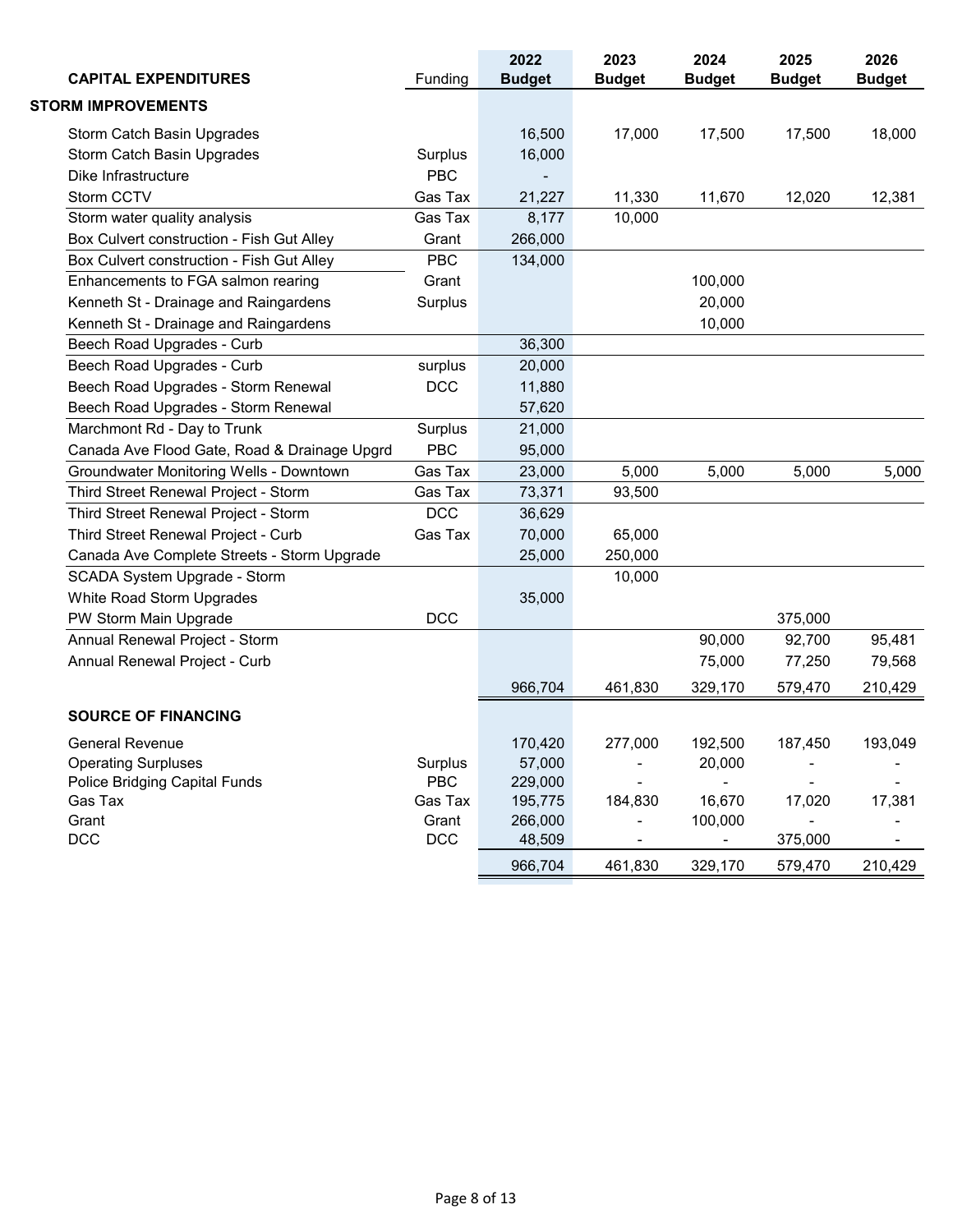| <b>CAPITAL EXPENDITURES</b>                | Funding    | 2022<br><b>Budget</b> | 2023<br><b>Budget</b> | 2024<br><b>Budget</b> | 2025<br><b>Budget</b> | 2026<br><b>Budget</b> |
|--------------------------------------------|------------|-----------------------|-----------------------|-----------------------|-----------------------|-----------------------|
| <b>WASTE COLLECTION</b>                    |            |                       |                       |                       |                       |                       |
| <b>Litter Baskets</b>                      |            | 5,000                 | 5,000                 | 5,000                 | 5,000                 | 5,000                 |
|                                            |            | 5,000                 | 5,000                 | 5,000                 | 5,000                 | 5,000                 |
|                                            |            |                       |                       |                       |                       |                       |
| <b>SOURCE OF FINANCING</b>                 |            |                       |                       |                       |                       |                       |
| <b>General Revenue</b>                     |            | 5,000                 | 5,000                 | 5,000                 | 5,000                 | 5,000                 |
|                                            |            | 5,000                 | 5,000                 | 5,000                 | 5,000                 | 5,000                 |
| <b>PARKS &amp; CULTURAL SERVICES</b>       |            |                       |                       |                       |                       |                       |
| Cowichan Aquatic Centre                    |            | 15,000                | 20,000                | 20,600                | 21,218                | 21,855                |
| Cowichan Aquatic Centre - roof replacement | <b>PBC</b> | 224,703               |                       |                       |                       |                       |
| Beverly TCH Gateway Concept Design         | Surplus    | 10,000                |                       |                       |                       |                       |
| Seasonal lighting                          |            | 5,000                 | 5,150                 | 5,305                 | 5,464                 | 5,628                 |
| McAdam signage & lighting                  | Gas Tax    | 10,910                |                       |                       |                       |                       |
| McAdam / Rotary Park improvements          | PBC        | 191,045               |                       |                       |                       |                       |
| McAdam / Rotary Park improvements          | Grant      | 25,000                | 25,000                | 25,000                | 25,000                | 25,000                |
| McAdam Plan Implementation                 | Gas Tax    | 50,000                |                       |                       | 50,000                | 50,000                |
| Station St architectural design            | Grant      | 60,000                |                       |                       |                       |                       |
| Station St civil design                    | Grant      | 25,000                |                       |                       |                       |                       |
| Station St public space construction       | Grant      | 915,000               |                       |                       |                       |                       |
| Whistler St public space                   | Grant      |                       |                       |                       | 850,000               |                       |
| TCH Pathway - Silver Bridge to Orig Farm   | <b>PBC</b> | 470,822               |                       |                       |                       |                       |
| TCH Pathway - Future Phases                | <b>PBC</b> | 118,000               |                       |                       |                       |                       |
| TCH Pathway - Future Phases                | Gas Tax    |                       |                       |                       | 85,000                | 85,000                |
| <b>Tree Planting</b>                       |            | 5,000                 | 5,000                 | 5,000                 | 5,000                 | 5,000                 |
| <b>PMT Beautification Station St</b>       | Grant      | 1,000                 |                       |                       |                       |                       |
| <b>PMT Beautification Station St</b>       | Reserve    | 7,000                 |                       |                       |                       |                       |
| Cob oven repair and security               | surplus    | 8,000                 |                       |                       |                       |                       |
| Cob oven repair and security               | grant      | 5,000                 |                       |                       |                       |                       |
| <b>Centennial Water Park Renewal</b>       | Gas Tax    | 10,000                |                       | 20,000                |                       |                       |
| Cairnsmore / Centennial Stairs Upgrades    | Gas Tax    | 12,000                |                       |                       |                       |                       |
| Boulevards on TCH                          | <b>PBC</b> | 85,000                | 85,000                |                       |                       |                       |
| <b>Street and Park Furniture</b>           | Gas Tax    | 3,000                 | 3,090                 | 3,183                 | 3,278                 | 3,377                 |
| Pickelball / Tennis Net Replacements       | Gas Tax    | 5,000                 | 5,000                 |                       |                       |                       |
| Irrigation System Renewals                 | Gas Tax    | 5,000                 | 5,150                 | 5,305                 | 5,464                 | 5,628                 |
| Kenneth st parking lot landscaping         | Gas Tax    | 4,000                 |                       |                       |                       |                       |
| <b>City Square Tree Renewals</b>           | Gas Tax    | 4,000                 | 4,000                 |                       |                       |                       |
|                                            |            | 2,274,480             | 157,390               | 84,392                | 1,050,423             | 201,486               |
| <b>SOURCE OF FINANCING</b>                 |            |                       |                       |                       |                       |                       |
| <b>General Revenue</b>                     |            | 25,000                | 30,150                | 30,905                | 31,682                | 32,482                |
| Surplus                                    | Surplus    | 18,000                |                       |                       |                       |                       |
| Police Bridging Capital Funds              | <b>PBC</b> | 1,089,570             | 85,000                |                       |                       |                       |
| Reserves                                   | Reserve    | 7,000                 |                       |                       |                       |                       |
| Gas Tax                                    | Gas Tax    | 103,910               | 17,240                | 28,487                | 143,742               | 144,004               |
| Grants                                     | Grant      | 1,031,000             | 25,000                | 25,000                | 875,000               | 25,000                |
|                                            |            | 2,274,480             | 157,390               | 84,392                | 1,050,423             | 201,486               |
|                                            |            |                       |                       |                       |                       |                       |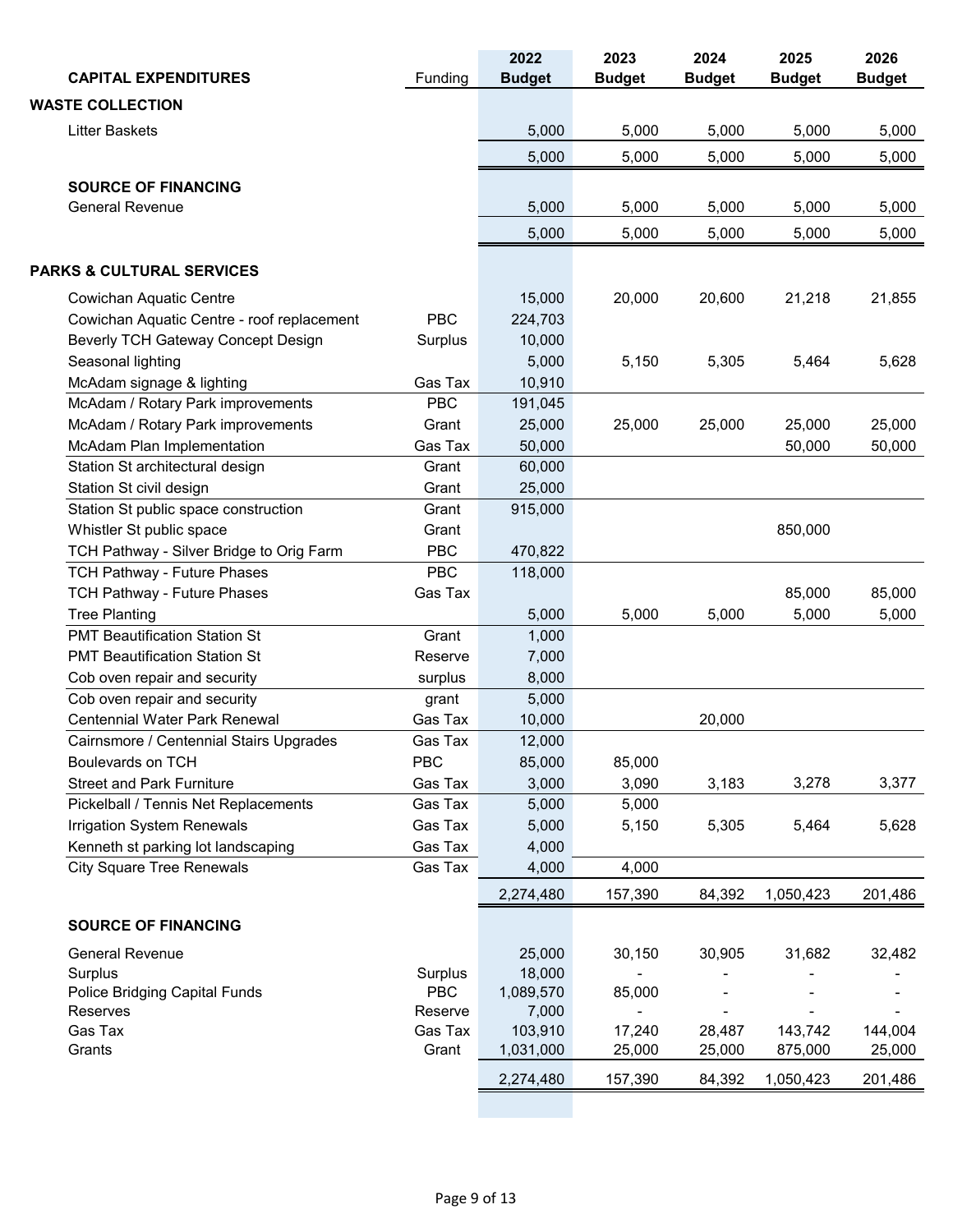|                                                 | Funding    | 2022<br><b>Budget</b> | 2023<br><b>Budget</b> | 2024<br><b>Budget</b> | 2025<br><b>Budget</b> | 2026<br><b>Budget</b> |
|-------------------------------------------------|------------|-----------------------|-----------------------|-----------------------|-----------------------|-----------------------|
|                                                 |            |                       |                       |                       |                       |                       |
| <b>SEWER UTILITY CAPITAL</b>                    |            |                       |                       |                       |                       |                       |
| <b>Shared Capital</b>                           |            | 35,000                | 4,800                 | 10,400                | 4,800                 | 6,400                 |
| Inflow and Infiltration                         |            | 5,000                 | 4,222                 | 5,500                 | 5,500                 | 6,000                 |
| Inflow and Infiltration                         | Surplus    | 5,000                 |                       |                       |                       |                       |
| <b>JUB Capital - Outfall Relocation</b>         | Borrowing  |                       | 2,736,786             | 2,590,741             |                       |                       |
| JUB Capital - Outfall Relocation                | Surplus    | 834,341               | 1,294,524             |                       |                       |                       |
| JUB Capital - Outfall Relocation                |            | 133,670               | 111,837               | 562,323               |                       |                       |
| JUB Capital - Outfall Relocation                | <b>DCC</b> |                       | 487,000               |                       |                       |                       |
| JUB Capital - Outfall Relocation                | Reserve    |                       | 751,000               |                       |                       |                       |
| SCADA System Upgrade - Sewer                    |            | 20,000                | 5,000                 | 5,150                 | 5,305                 | 5,464                 |
| SCADA System Upgrade - Sewer                    | Surplus    | 9,886                 |                       |                       |                       |                       |
| Cowichan Way Lift Station generator changes     | Surplus    | 9,000                 |                       |                       |                       |                       |
| Cowichan Way Lift Station Replacement           | Borrowing  |                       | 100,000               | 900,000               |                       |                       |
| Lomas St Lift Station Upgrade                   |            |                       |                       |                       |                       | 115,000               |
| Lomas St Lift Station Upgrade                   | Borrowing  |                       |                       |                       |                       | 143,025               |
| Lomas St Lift Station Upgrade                   | <b>DCC</b> |                       |                       |                       |                       | 51,975                |
| Lomas St Lift Station - portable generator plug |            | 8,000                 |                       |                       |                       |                       |
| Beech Road Upgrade - Sewer                      |            | 32,500                |                       |                       |                       |                       |
| Beech Road Upgrade - Sewer                      | Surplus    | 25,000                |                       |                       |                       |                       |
| Canada Ave to Duncan New E&N Sewer Crossing     | Surplus    | 53,518                |                       |                       |                       |                       |
| Duncan St / Queens sewer upgrade                |            |                       |                       |                       | 200,000               |                       |
| Queens Rd sewer upgrade                         |            |                       |                       |                       | 155,000               | 245,000               |
| Queens / Ypres sewer upgrade                    | Borrowing  |                       |                       |                       |                       | 300,000               |
| Coronation sewer upgrade                        | Borrowing  |                       |                       |                       |                       | 180,000               |
| Marchmont Sewer Upgrade                         | Borrowing  |                       |                       |                       |                       | 350,000               |
| Day Rd - Marchmont to Trunk                     | Surplus    |                       | 27,000                |                       |                       |                       |
| Cairnsmore roundabout - City portion            | Surplus    | 33,500                |                       |                       |                       |                       |
| Cairnsmore roundabout - Grant portion           | Grant      | 70,000                |                       |                       |                       |                       |
| Flow meter - Silver Park                        | Surplus    | 15,000                |                       |                       |                       |                       |
| Marchmont service inspection chambers           | Surplus    | 12,000                |                       |                       |                       |                       |
| Sewer upgrades - development                    |            | 70,000                |                       | 69,220                | 95,148                | 96,113                |
| Sewer Main Relining/Replacement                 |            | 63,976                |                       | 60,000                | 139,513               | 10,812                |
| Third Street Renewal Project - Sewer            |            | 150,000               | 130,000               |                       |                       |                       |
| Annual Renewal Project - Sewer                  |            |                       |                       | 135,000               | 139,050               | 143,222               |
| Canada Ave complete streets                     |            |                       | 50,000                |                       |                       |                       |
| Price Place Sewer Extension - Force Main        |            | 25,000                |                       |                       |                       |                       |
| Price Place Sewer Extension - Force Main        |            |                       | 250,000               |                       |                       |                       |
| Marchmont Lift Station - header valve           |            | 30,000                |                       |                       |                       |                       |
| Castle St Sewer Section Replacement             |            | 10,000                |                       |                       |                       |                       |
| Herbert - Cavell Capacity Upgrade               |            | 50,000                | 200,000               |                       |                       |                       |
|                                                 |            |                       |                       |                       |                       |                       |
|                                                 |            | 1,700,391             | 6,152,169             | 4,338,334             | 744,316               | 1,653,010             |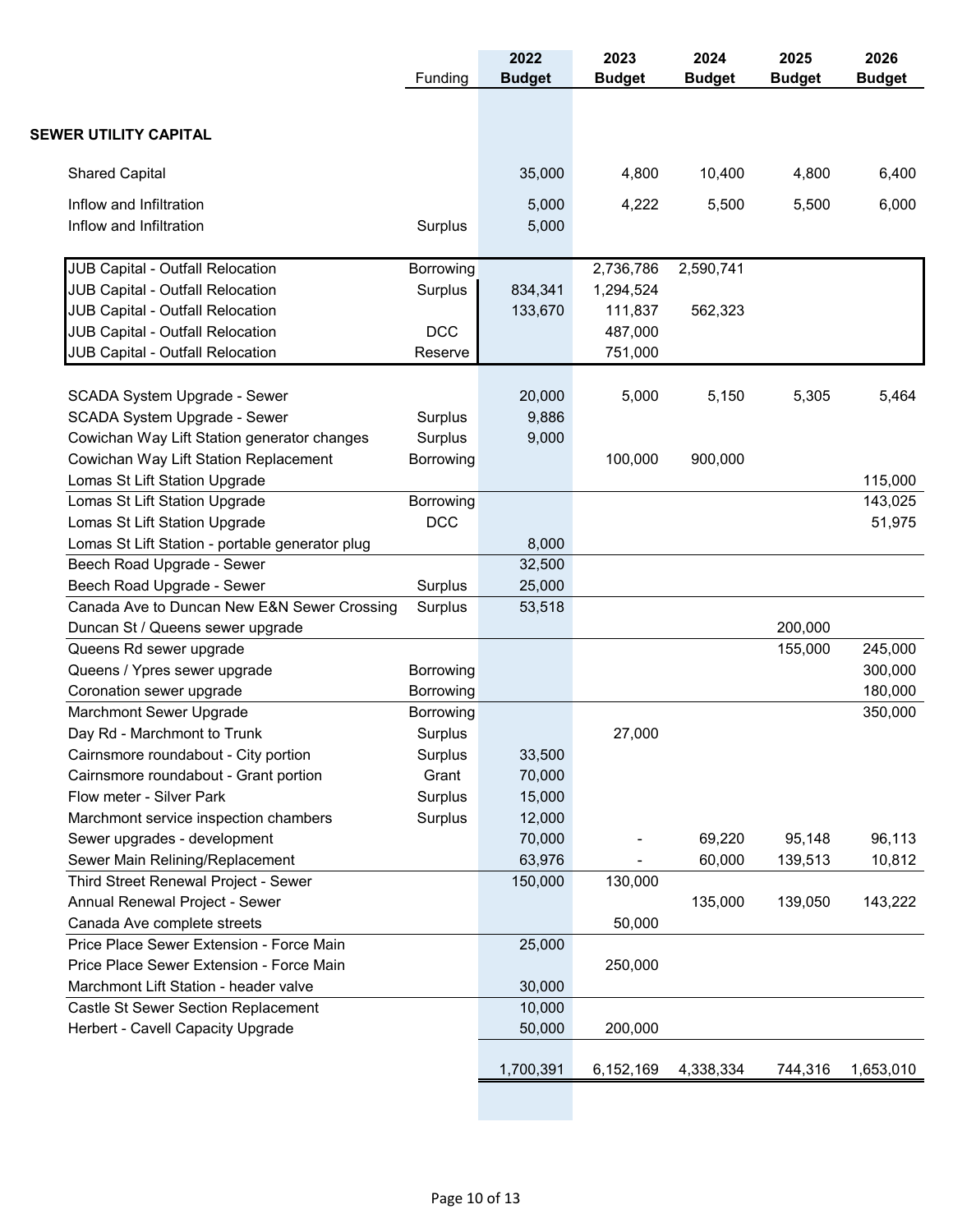|                            |                  | 2022                     | 2023          | 2024          | 2025                     | 2026                     |
|----------------------------|------------------|--------------------------|---------------|---------------|--------------------------|--------------------------|
|                            | <b>Funding</b>   | <b>Budget</b>            | <b>Budget</b> | <b>Budget</b> | <b>Budget</b>            | <b>Budget</b>            |
| <b>SOURCE OF FINANCING</b> |                  |                          |               |               |                          |                          |
| Sewer Revenue Fund         |                  | 633,146                  | 755.859       | 847.593       | 744.316                  | 628,010                  |
| <b>Operating Surpluses</b> | Surplus          | 997,245                  | 1,321,524     | -             | -                        | $\overline{\phantom{0}}$ |
| Reserves                   | Reserve          | $\overline{\phantom{0}}$ | 751,000       |               | $\overline{\phantom{0}}$ |                          |
| Grant                      | grant            | 70,000                   |               | -             | $\overline{\phantom{0}}$ | -                        |
| Borrowing                  | <b>Borrowing</b> | ۰                        | 2,836,786     | 3,490,741     | $\overline{\phantom{0}}$ | 973,025                  |
| Development Cost Charges   | <b>DCC</b>       |                          | 487,000       | -             |                          | 51,975                   |
|                            |                  |                          |               |               |                          |                          |
|                            |                  | 1,700,391                | 6,152,169     | 4,338,334     | 744,316                  | 1,653,010                |
|                            |                  |                          |               |               |                          |                          |
|                            |                  |                          |               |               |                          |                          |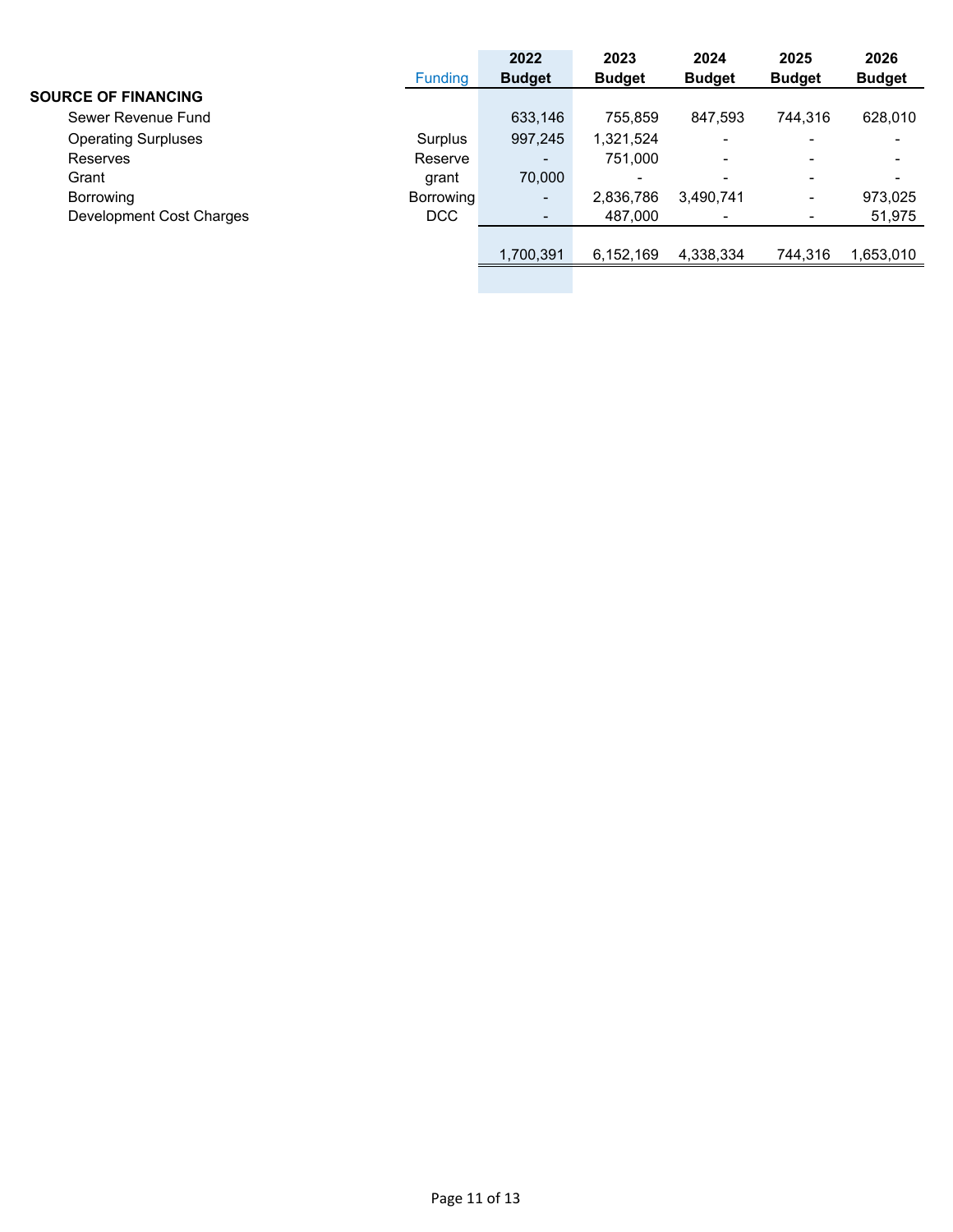| <b>WATER CAPITAL</b><br>15,600<br>7,200<br>52,500<br>7,200<br>9,600<br><b>Shared Public Works Capital</b><br><b>Metering Program</b><br>Commercial metering<br>- 1/2 City Residential<br>Surplus<br>- 1/2 City Residential<br>Surplus<br>- 1/2 NC Residential<br>Surplus<br>160,961<br>- final meters installation<br>200,000<br>Water System Study and Reservoir sizing<br>Surplus<br>Eagle Heights Reservoir replacement<br>Surplus<br>772,000<br><b>SCADA System Upgrade</b><br>Surplus<br>16,410<br>SCADA System Upgrade - Water<br>20,000<br>5,000<br>5,150<br>5,305<br>5,464<br>159,135<br>Water system operating improvements<br>150,000<br>150,000<br>154,500<br>50,000<br>Water system operating improvements<br>Surplus<br>99,061<br>VFD - one per well<br>65,000<br>VFD - one per well<br>Surplus<br>64,000<br>VFD - well#5 carried fwd from 2020<br>Surplus<br>55,143<br><b>Electrical Engineering Study</b><br>Surplus<br>23,500<br>Fireline meter - Trunk Road<br>80,000<br>Surplus<br>Electrical Supply Upgrade Well #3<br>Surplus<br>35,000<br>Cairnsmore roundabout - City portion<br>72,500<br>Surplus<br>Cairnsmore roundabout - Grant portion<br>Grant<br>87,441<br>Backup Aquifer Source Locations - Test Wells<br>30,000<br>Wells Electrical System Upgrades<br>20,000<br>25,000<br>25,000<br>Chlorine + UV Treatment Systems - Prelim Eng<br><b>DCC</b><br>50,000<br>Chlorine + UV Treat Sys - Design Eng & Installation<br>75,000<br>125,000<br>375,000<br>350,000<br>Gibbins Reservoir Life Extension<br>84,000<br>103,000<br>257,865<br>267,412<br><b>Water Model Upgrades</b><br>200,000<br>Water Model Upgrades<br>Surplus<br>CCC<br>Jaynes Road watermain<br>30,000<br>530,000<br>DCC<br>PW Yard watermain<br>170,000<br>Beech Road Upgrades - Water<br>surplus<br>63,250<br>Kenneth - Jubilee to Government<br>150,000<br>Marchmont - Trunk to Day - main replacement<br>212,000<br>surplus<br>TCH Trail watermain - Silver Bridge to Orig Farm<br>225,000<br>surplus<br>Minor main upgrades<br>105,000<br>72,615<br>177,325<br>200,337<br>224,522<br>Minor main upgrades<br>86,131<br>surplus<br><b>Upgrade Mains</b><br>194,599<br>400,000<br>100,000<br>150,000<br><b>Upgrade Mains</b><br>183,274<br>surplus<br>Water Main Sample Testing<br>surplus<br>Water Pipeline Soil Corrosivity Study<br>20,000<br>Sacrificial Anodes - Installation<br>30,000<br>Third Street Renewal Project - Water<br>116,000<br>130,000<br>Third Street Renewal Project - Water<br><b>DCC</b><br>34,000<br>Annual Renewal Program - Water Mains<br>135,000<br>139,050<br>143,222<br>Canada Ave Complete Streets - Water Upgrades<br>25,000 |                                   | Funding | 2022<br><b>Budget</b> | 2023<br><b>Budget</b> | 2024<br><b>Budget</b> | 2025<br><b>Budget</b> | 2026<br><b>Budget</b> |
|-----------------------------------------------------------------------------------------------------------------------------------------------------------------------------------------------------------------------------------------------------------------------------------------------------------------------------------------------------------------------------------------------------------------------------------------------------------------------------------------------------------------------------------------------------------------------------------------------------------------------------------------------------------------------------------------------------------------------------------------------------------------------------------------------------------------------------------------------------------------------------------------------------------------------------------------------------------------------------------------------------------------------------------------------------------------------------------------------------------------------------------------------------------------------------------------------------------------------------------------------------------------------------------------------------------------------------------------------------------------------------------------------------------------------------------------------------------------------------------------------------------------------------------------------------------------------------------------------------------------------------------------------------------------------------------------------------------------------------------------------------------------------------------------------------------------------------------------------------------------------------------------------------------------------------------------------------------------------------------------------------------------------------------------------------------------------------------------------------------------------------------------------------------------------------------------------------------------------------------------------------------------------------------------------------------------------------------------------------------------------------------------------------------------------------------------------------------------------------------------------------------------------------------------------------------------------------------------------------------------------------------------------------------|-----------------------------------|---------|-----------------------|-----------------------|-----------------------|-----------------------|-----------------------|
|                                                                                                                                                                                                                                                                                                                                                                                                                                                                                                                                                                                                                                                                                                                                                                                                                                                                                                                                                                                                                                                                                                                                                                                                                                                                                                                                                                                                                                                                                                                                                                                                                                                                                                                                                                                                                                                                                                                                                                                                                                                                                                                                                                                                                                                                                                                                                                                                                                                                                                                                                                                                                                                           |                                   |         |                       |                       |                       |                       |                       |
|                                                                                                                                                                                                                                                                                                                                                                                                                                                                                                                                                                                                                                                                                                                                                                                                                                                                                                                                                                                                                                                                                                                                                                                                                                                                                                                                                                                                                                                                                                                                                                                                                                                                                                                                                                                                                                                                                                                                                                                                                                                                                                                                                                                                                                                                                                                                                                                                                                                                                                                                                                                                                                                           |                                   |         |                       |                       |                       |                       |                       |
|                                                                                                                                                                                                                                                                                                                                                                                                                                                                                                                                                                                                                                                                                                                                                                                                                                                                                                                                                                                                                                                                                                                                                                                                                                                                                                                                                                                                                                                                                                                                                                                                                                                                                                                                                                                                                                                                                                                                                                                                                                                                                                                                                                                                                                                                                                                                                                                                                                                                                                                                                                                                                                                           |                                   |         |                       |                       |                       |                       |                       |
|                                                                                                                                                                                                                                                                                                                                                                                                                                                                                                                                                                                                                                                                                                                                                                                                                                                                                                                                                                                                                                                                                                                                                                                                                                                                                                                                                                                                                                                                                                                                                                                                                                                                                                                                                                                                                                                                                                                                                                                                                                                                                                                                                                                                                                                                                                                                                                                                                                                                                                                                                                                                                                                           |                                   |         |                       |                       |                       |                       |                       |
|                                                                                                                                                                                                                                                                                                                                                                                                                                                                                                                                                                                                                                                                                                                                                                                                                                                                                                                                                                                                                                                                                                                                                                                                                                                                                                                                                                                                                                                                                                                                                                                                                                                                                                                                                                                                                                                                                                                                                                                                                                                                                                                                                                                                                                                                                                                                                                                                                                                                                                                                                                                                                                                           |                                   |         |                       |                       |                       |                       |                       |
|                                                                                                                                                                                                                                                                                                                                                                                                                                                                                                                                                                                                                                                                                                                                                                                                                                                                                                                                                                                                                                                                                                                                                                                                                                                                                                                                                                                                                                                                                                                                                                                                                                                                                                                                                                                                                                                                                                                                                                                                                                                                                                                                                                                                                                                                                                                                                                                                                                                                                                                                                                                                                                                           |                                   |         |                       |                       |                       |                       |                       |
|                                                                                                                                                                                                                                                                                                                                                                                                                                                                                                                                                                                                                                                                                                                                                                                                                                                                                                                                                                                                                                                                                                                                                                                                                                                                                                                                                                                                                                                                                                                                                                                                                                                                                                                                                                                                                                                                                                                                                                                                                                                                                                                                                                                                                                                                                                                                                                                                                                                                                                                                                                                                                                                           |                                   |         |                       |                       |                       |                       |                       |
|                                                                                                                                                                                                                                                                                                                                                                                                                                                                                                                                                                                                                                                                                                                                                                                                                                                                                                                                                                                                                                                                                                                                                                                                                                                                                                                                                                                                                                                                                                                                                                                                                                                                                                                                                                                                                                                                                                                                                                                                                                                                                                                                                                                                                                                                                                                                                                                                                                                                                                                                                                                                                                                           |                                   |         |                       |                       |                       |                       |                       |
|                                                                                                                                                                                                                                                                                                                                                                                                                                                                                                                                                                                                                                                                                                                                                                                                                                                                                                                                                                                                                                                                                                                                                                                                                                                                                                                                                                                                                                                                                                                                                                                                                                                                                                                                                                                                                                                                                                                                                                                                                                                                                                                                                                                                                                                                                                                                                                                                                                                                                                                                                                                                                                                           |                                   |         |                       |                       |                       |                       |                       |
|                                                                                                                                                                                                                                                                                                                                                                                                                                                                                                                                                                                                                                                                                                                                                                                                                                                                                                                                                                                                                                                                                                                                                                                                                                                                                                                                                                                                                                                                                                                                                                                                                                                                                                                                                                                                                                                                                                                                                                                                                                                                                                                                                                                                                                                                                                                                                                                                                                                                                                                                                                                                                                                           |                                   |         |                       |                       |                       |                       |                       |
|                                                                                                                                                                                                                                                                                                                                                                                                                                                                                                                                                                                                                                                                                                                                                                                                                                                                                                                                                                                                                                                                                                                                                                                                                                                                                                                                                                                                                                                                                                                                                                                                                                                                                                                                                                                                                                                                                                                                                                                                                                                                                                                                                                                                                                                                                                                                                                                                                                                                                                                                                                                                                                                           |                                   |         |                       |                       |                       |                       |                       |
|                                                                                                                                                                                                                                                                                                                                                                                                                                                                                                                                                                                                                                                                                                                                                                                                                                                                                                                                                                                                                                                                                                                                                                                                                                                                                                                                                                                                                                                                                                                                                                                                                                                                                                                                                                                                                                                                                                                                                                                                                                                                                                                                                                                                                                                                                                                                                                                                                                                                                                                                                                                                                                                           |                                   |         |                       |                       |                       |                       |                       |
|                                                                                                                                                                                                                                                                                                                                                                                                                                                                                                                                                                                                                                                                                                                                                                                                                                                                                                                                                                                                                                                                                                                                                                                                                                                                                                                                                                                                                                                                                                                                                                                                                                                                                                                                                                                                                                                                                                                                                                                                                                                                                                                                                                                                                                                                                                                                                                                                                                                                                                                                                                                                                                                           |                                   |         |                       |                       |                       |                       |                       |
|                                                                                                                                                                                                                                                                                                                                                                                                                                                                                                                                                                                                                                                                                                                                                                                                                                                                                                                                                                                                                                                                                                                                                                                                                                                                                                                                                                                                                                                                                                                                                                                                                                                                                                                                                                                                                                                                                                                                                                                                                                                                                                                                                                                                                                                                                                                                                                                                                                                                                                                                                                                                                                                           |                                   |         |                       |                       |                       |                       |                       |
|                                                                                                                                                                                                                                                                                                                                                                                                                                                                                                                                                                                                                                                                                                                                                                                                                                                                                                                                                                                                                                                                                                                                                                                                                                                                                                                                                                                                                                                                                                                                                                                                                                                                                                                                                                                                                                                                                                                                                                                                                                                                                                                                                                                                                                                                                                                                                                                                                                                                                                                                                                                                                                                           |                                   |         |                       |                       |                       |                       |                       |
|                                                                                                                                                                                                                                                                                                                                                                                                                                                                                                                                                                                                                                                                                                                                                                                                                                                                                                                                                                                                                                                                                                                                                                                                                                                                                                                                                                                                                                                                                                                                                                                                                                                                                                                                                                                                                                                                                                                                                                                                                                                                                                                                                                                                                                                                                                                                                                                                                                                                                                                                                                                                                                                           |                                   |         |                       |                       |                       |                       |                       |
|                                                                                                                                                                                                                                                                                                                                                                                                                                                                                                                                                                                                                                                                                                                                                                                                                                                                                                                                                                                                                                                                                                                                                                                                                                                                                                                                                                                                                                                                                                                                                                                                                                                                                                                                                                                                                                                                                                                                                                                                                                                                                                                                                                                                                                                                                                                                                                                                                                                                                                                                                                                                                                                           |                                   |         |                       |                       |                       |                       |                       |
|                                                                                                                                                                                                                                                                                                                                                                                                                                                                                                                                                                                                                                                                                                                                                                                                                                                                                                                                                                                                                                                                                                                                                                                                                                                                                                                                                                                                                                                                                                                                                                                                                                                                                                                                                                                                                                                                                                                                                                                                                                                                                                                                                                                                                                                                                                                                                                                                                                                                                                                                                                                                                                                           |                                   |         |                       |                       |                       |                       |                       |
|                                                                                                                                                                                                                                                                                                                                                                                                                                                                                                                                                                                                                                                                                                                                                                                                                                                                                                                                                                                                                                                                                                                                                                                                                                                                                                                                                                                                                                                                                                                                                                                                                                                                                                                                                                                                                                                                                                                                                                                                                                                                                                                                                                                                                                                                                                                                                                                                                                                                                                                                                                                                                                                           |                                   |         |                       |                       |                       |                       |                       |
|                                                                                                                                                                                                                                                                                                                                                                                                                                                                                                                                                                                                                                                                                                                                                                                                                                                                                                                                                                                                                                                                                                                                                                                                                                                                                                                                                                                                                                                                                                                                                                                                                                                                                                                                                                                                                                                                                                                                                                                                                                                                                                                                                                                                                                                                                                                                                                                                                                                                                                                                                                                                                                                           |                                   |         |                       |                       |                       |                       |                       |
|                                                                                                                                                                                                                                                                                                                                                                                                                                                                                                                                                                                                                                                                                                                                                                                                                                                                                                                                                                                                                                                                                                                                                                                                                                                                                                                                                                                                                                                                                                                                                                                                                                                                                                                                                                                                                                                                                                                                                                                                                                                                                                                                                                                                                                                                                                                                                                                                                                                                                                                                                                                                                                                           |                                   |         |                       |                       |                       |                       |                       |
|                                                                                                                                                                                                                                                                                                                                                                                                                                                                                                                                                                                                                                                                                                                                                                                                                                                                                                                                                                                                                                                                                                                                                                                                                                                                                                                                                                                                                                                                                                                                                                                                                                                                                                                                                                                                                                                                                                                                                                                                                                                                                                                                                                                                                                                                                                                                                                                                                                                                                                                                                                                                                                                           |                                   |         |                       |                       |                       |                       |                       |
|                                                                                                                                                                                                                                                                                                                                                                                                                                                                                                                                                                                                                                                                                                                                                                                                                                                                                                                                                                                                                                                                                                                                                                                                                                                                                                                                                                                                                                                                                                                                                                                                                                                                                                                                                                                                                                                                                                                                                                                                                                                                                                                                                                                                                                                                                                                                                                                                                                                                                                                                                                                                                                                           |                                   |         |                       |                       |                       |                       |                       |
|                                                                                                                                                                                                                                                                                                                                                                                                                                                                                                                                                                                                                                                                                                                                                                                                                                                                                                                                                                                                                                                                                                                                                                                                                                                                                                                                                                                                                                                                                                                                                                                                                                                                                                                                                                                                                                                                                                                                                                                                                                                                                                                                                                                                                                                                                                                                                                                                                                                                                                                                                                                                                                                           |                                   |         |                       |                       |                       |                       |                       |
|                                                                                                                                                                                                                                                                                                                                                                                                                                                                                                                                                                                                                                                                                                                                                                                                                                                                                                                                                                                                                                                                                                                                                                                                                                                                                                                                                                                                                                                                                                                                                                                                                                                                                                                                                                                                                                                                                                                                                                                                                                                                                                                                                                                                                                                                                                                                                                                                                                                                                                                                                                                                                                                           |                                   |         |                       |                       |                       |                       |                       |
|                                                                                                                                                                                                                                                                                                                                                                                                                                                                                                                                                                                                                                                                                                                                                                                                                                                                                                                                                                                                                                                                                                                                                                                                                                                                                                                                                                                                                                                                                                                                                                                                                                                                                                                                                                                                                                                                                                                                                                                                                                                                                                                                                                                                                                                                                                                                                                                                                                                                                                                                                                                                                                                           |                                   |         |                       |                       |                       |                       |                       |
|                                                                                                                                                                                                                                                                                                                                                                                                                                                                                                                                                                                                                                                                                                                                                                                                                                                                                                                                                                                                                                                                                                                                                                                                                                                                                                                                                                                                                                                                                                                                                                                                                                                                                                                                                                                                                                                                                                                                                                                                                                                                                                                                                                                                                                                                                                                                                                                                                                                                                                                                                                                                                                                           |                                   |         |                       |                       |                       |                       |                       |
|                                                                                                                                                                                                                                                                                                                                                                                                                                                                                                                                                                                                                                                                                                                                                                                                                                                                                                                                                                                                                                                                                                                                                                                                                                                                                                                                                                                                                                                                                                                                                                                                                                                                                                                                                                                                                                                                                                                                                                                                                                                                                                                                                                                                                                                                                                                                                                                                                                                                                                                                                                                                                                                           |                                   |         |                       |                       |                       |                       |                       |
|                                                                                                                                                                                                                                                                                                                                                                                                                                                                                                                                                                                                                                                                                                                                                                                                                                                                                                                                                                                                                                                                                                                                                                                                                                                                                                                                                                                                                                                                                                                                                                                                                                                                                                                                                                                                                                                                                                                                                                                                                                                                                                                                                                                                                                                                                                                                                                                                                                                                                                                                                                                                                                                           | <b>Water Model Upgrades</b>       |         |                       |                       |                       |                       |                       |
|                                                                                                                                                                                                                                                                                                                                                                                                                                                                                                                                                                                                                                                                                                                                                                                                                                                                                                                                                                                                                                                                                                                                                                                                                                                                                                                                                                                                                                                                                                                                                                                                                                                                                                                                                                                                                                                                                                                                                                                                                                                                                                                                                                                                                                                                                                                                                                                                                                                                                                                                                                                                                                                           |                                   |         |                       |                       |                       |                       |                       |
|                                                                                                                                                                                                                                                                                                                                                                                                                                                                                                                                                                                                                                                                                                                                                                                                                                                                                                                                                                                                                                                                                                                                                                                                                                                                                                                                                                                                                                                                                                                                                                                                                                                                                                                                                                                                                                                                                                                                                                                                                                                                                                                                                                                                                                                                                                                                                                                                                                                                                                                                                                                                                                                           |                                   |         |                       |                       |                       |                       |                       |
|                                                                                                                                                                                                                                                                                                                                                                                                                                                                                                                                                                                                                                                                                                                                                                                                                                                                                                                                                                                                                                                                                                                                                                                                                                                                                                                                                                                                                                                                                                                                                                                                                                                                                                                                                                                                                                                                                                                                                                                                                                                                                                                                                                                                                                                                                                                                                                                                                                                                                                                                                                                                                                                           | <b>Water Maintenance Upgrades</b> |         |                       |                       |                       |                       |                       |
|                                                                                                                                                                                                                                                                                                                                                                                                                                                                                                                                                                                                                                                                                                                                                                                                                                                                                                                                                                                                                                                                                                                                                                                                                                                                                                                                                                                                                                                                                                                                                                                                                                                                                                                                                                                                                                                                                                                                                                                                                                                                                                                                                                                                                                                                                                                                                                                                                                                                                                                                                                                                                                                           |                                   |         |                       |                       |                       |                       |                       |
|                                                                                                                                                                                                                                                                                                                                                                                                                                                                                                                                                                                                                                                                                                                                                                                                                                                                                                                                                                                                                                                                                                                                                                                                                                                                                                                                                                                                                                                                                                                                                                                                                                                                                                                                                                                                                                                                                                                                                                                                                                                                                                                                                                                                                                                                                                                                                                                                                                                                                                                                                                                                                                                           |                                   |         |                       |                       |                       |                       |                       |
|                                                                                                                                                                                                                                                                                                                                                                                                                                                                                                                                                                                                                                                                                                                                                                                                                                                                                                                                                                                                                                                                                                                                                                                                                                                                                                                                                                                                                                                                                                                                                                                                                                                                                                                                                                                                                                                                                                                                                                                                                                                                                                                                                                                                                                                                                                                                                                                                                                                                                                                                                                                                                                                           |                                   |         |                       |                       |                       |                       |                       |
|                                                                                                                                                                                                                                                                                                                                                                                                                                                                                                                                                                                                                                                                                                                                                                                                                                                                                                                                                                                                                                                                                                                                                                                                                                                                                                                                                                                                                                                                                                                                                                                                                                                                                                                                                                                                                                                                                                                                                                                                                                                                                                                                                                                                                                                                                                                                                                                                                                                                                                                                                                                                                                                           |                                   |         |                       |                       |                       |                       |                       |
|                                                                                                                                                                                                                                                                                                                                                                                                                                                                                                                                                                                                                                                                                                                                                                                                                                                                                                                                                                                                                                                                                                                                                                                                                                                                                                                                                                                                                                                                                                                                                                                                                                                                                                                                                                                                                                                                                                                                                                                                                                                                                                                                                                                                                                                                                                                                                                                                                                                                                                                                                                                                                                                           |                                   |         |                       |                       |                       |                       |                       |
|                                                                                                                                                                                                                                                                                                                                                                                                                                                                                                                                                                                                                                                                                                                                                                                                                                                                                                                                                                                                                                                                                                                                                                                                                                                                                                                                                                                                                                                                                                                                                                                                                                                                                                                                                                                                                                                                                                                                                                                                                                                                                                                                                                                                                                                                                                                                                                                                                                                                                                                                                                                                                                                           |                                   |         |                       |                       |                       |                       |                       |
|                                                                                                                                                                                                                                                                                                                                                                                                                                                                                                                                                                                                                                                                                                                                                                                                                                                                                                                                                                                                                                                                                                                                                                                                                                                                                                                                                                                                                                                                                                                                                                                                                                                                                                                                                                                                                                                                                                                                                                                                                                                                                                                                                                                                                                                                                                                                                                                                                                                                                                                                                                                                                                                           |                                   |         |                       |                       |                       |                       |                       |
|                                                                                                                                                                                                                                                                                                                                                                                                                                                                                                                                                                                                                                                                                                                                                                                                                                                                                                                                                                                                                                                                                                                                                                                                                                                                                                                                                                                                                                                                                                                                                                                                                                                                                                                                                                                                                                                                                                                                                                                                                                                                                                                                                                                                                                                                                                                                                                                                                                                                                                                                                                                                                                                           |                                   |         |                       |                       |                       |                       |                       |
|                                                                                                                                                                                                                                                                                                                                                                                                                                                                                                                                                                                                                                                                                                                                                                                                                                                                                                                                                                                                                                                                                                                                                                                                                                                                                                                                                                                                                                                                                                                                                                                                                                                                                                                                                                                                                                                                                                                                                                                                                                                                                                                                                                                                                                                                                                                                                                                                                                                                                                                                                                                                                                                           |                                   |         |                       |                       |                       |                       |                       |
|                                                                                                                                                                                                                                                                                                                                                                                                                                                                                                                                                                                                                                                                                                                                                                                                                                                                                                                                                                                                                                                                                                                                                                                                                                                                                                                                                                                                                                                                                                                                                                                                                                                                                                                                                                                                                                                                                                                                                                                                                                                                                                                                                                                                                                                                                                                                                                                                                                                                                                                                                                                                                                                           |                                   |         |                       |                       |                       |                       |                       |
|                                                                                                                                                                                                                                                                                                                                                                                                                                                                                                                                                                                                                                                                                                                                                                                                                                                                                                                                                                                                                                                                                                                                                                                                                                                                                                                                                                                                                                                                                                                                                                                                                                                                                                                                                                                                                                                                                                                                                                                                                                                                                                                                                                                                                                                                                                                                                                                                                                                                                                                                                                                                                                                           |                                   |         |                       |                       |                       |                       |                       |
|                                                                                                                                                                                                                                                                                                                                                                                                                                                                                                                                                                                                                                                                                                                                                                                                                                                                                                                                                                                                                                                                                                                                                                                                                                                                                                                                                                                                                                                                                                                                                                                                                                                                                                                                                                                                                                                                                                                                                                                                                                                                                                                                                                                                                                                                                                                                                                                                                                                                                                                                                                                                                                                           |                                   |         |                       |                       |                       |                       |                       |
|                                                                                                                                                                                                                                                                                                                                                                                                                                                                                                                                                                                                                                                                                                                                                                                                                                                                                                                                                                                                                                                                                                                                                                                                                                                                                                                                                                                                                                                                                                                                                                                                                                                                                                                                                                                                                                                                                                                                                                                                                                                                                                                                                                                                                                                                                                                                                                                                                                                                                                                                                                                                                                                           |                                   |         |                       |                       |                       |                       |                       |
|                                                                                                                                                                                                                                                                                                                                                                                                                                                                                                                                                                                                                                                                                                                                                                                                                                                                                                                                                                                                                                                                                                                                                                                                                                                                                                                                                                                                                                                                                                                                                                                                                                                                                                                                                                                                                                                                                                                                                                                                                                                                                                                                                                                                                                                                                                                                                                                                                                                                                                                                                                                                                                                           |                                   |         |                       |                       |                       |                       |                       |
|                                                                                                                                                                                                                                                                                                                                                                                                                                                                                                                                                                                                                                                                                                                                                                                                                                                                                                                                                                                                                                                                                                                                                                                                                                                                                                                                                                                                                                                                                                                                                                                                                                                                                                                                                                                                                                                                                                                                                                                                                                                                                                                                                                                                                                                                                                                                                                                                                                                                                                                                                                                                                                                           |                                   |         |                       |                       |                       |                       |                       |
|                                                                                                                                                                                                                                                                                                                                                                                                                                                                                                                                                                                                                                                                                                                                                                                                                                                                                                                                                                                                                                                                                                                                                                                                                                                                                                                                                                                                                                                                                                                                                                                                                                                                                                                                                                                                                                                                                                                                                                                                                                                                                                                                                                                                                                                                                                                                                                                                                                                                                                                                                                                                                                                           |                                   |         |                       |                       |                       |                       |                       |
|                                                                                                                                                                                                                                                                                                                                                                                                                                                                                                                                                                                                                                                                                                                                                                                                                                                                                                                                                                                                                                                                                                                                                                                                                                                                                                                                                                                                                                                                                                                                                                                                                                                                                                                                                                                                                                                                                                                                                                                                                                                                                                                                                                                                                                                                                                                                                                                                                                                                                                                                                                                                                                                           |                                   |         |                       |                       |                       |                       |                       |